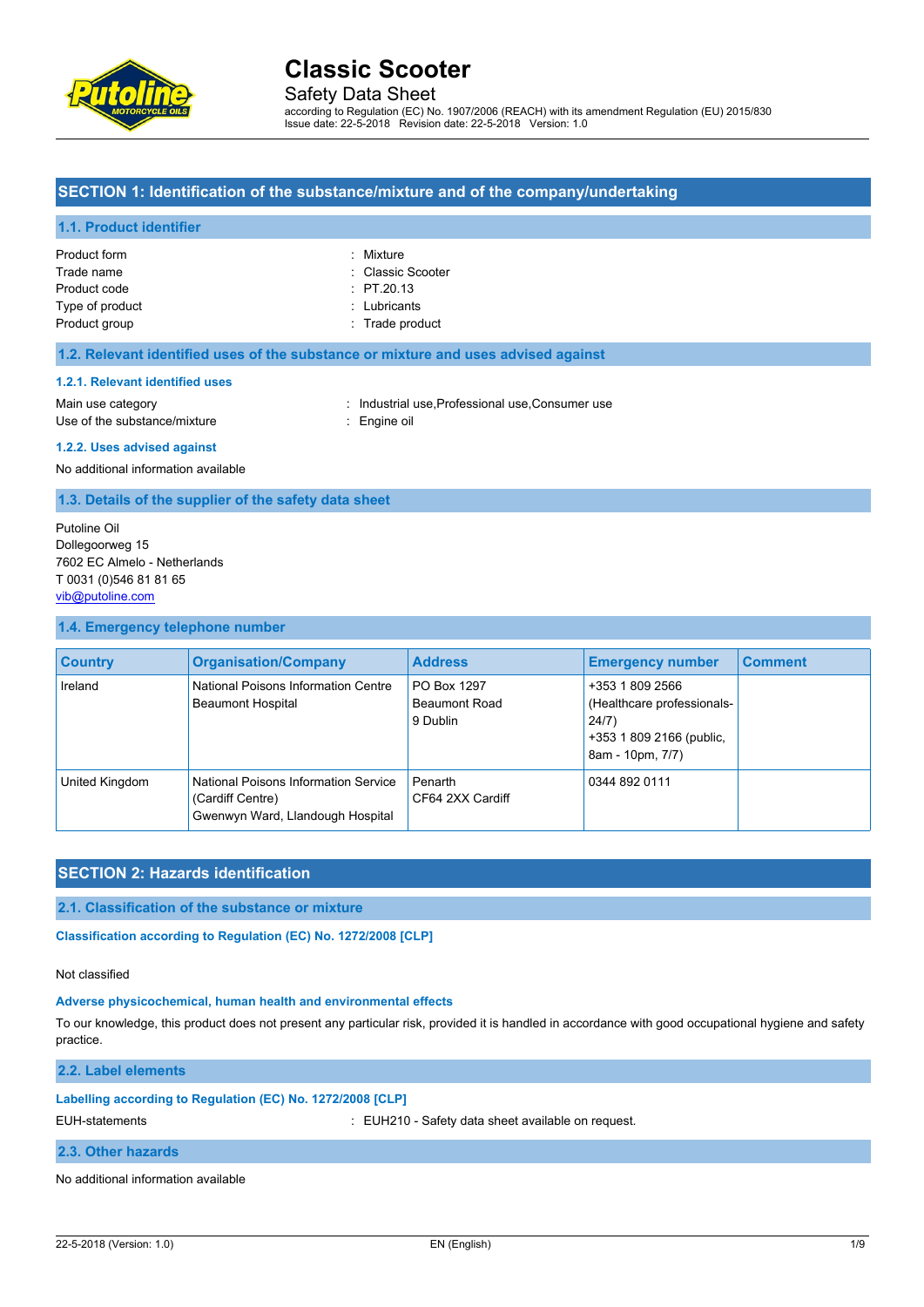# Safety Data Sheet

according to Regulation (EC) No. 1907/2006 (REACH) with its amendment Regulation (EU) 2015/830

#### **SECTION 3: Composition/information on ingredients**

#### **3.1. Substances**

#### Not applicable

#### **3.2. Mixtures**

Comments : Highly refined mineral oils and additives.

| <b>Name</b>                                                                   | <b>Product identifier</b>                         | $\frac{9}{6}$ | <b>Classification according to</b><br><b>Regulation (EC) No.</b><br>1272/2008 [CLP] |
|-------------------------------------------------------------------------------|---------------------------------------------------|---------------|-------------------------------------------------------------------------------------|
| Hydrocarbons, C11-C14, n-alkanes, isoalkanes,<br>cyclics, $\leq$ 2% aromatics | (EC-No.) 926-141-6<br>(REACH-no) 01-2119456620-43 | $10 - 20$     | Asp. Tox. 1, H304                                                                   |
| Mineral oil *<br>(Note L)                                                     |                                                   | $ 0.1 - 2.5 $ | Asp. Tox. 1, H304                                                                   |

Comments : \* contains one or more of the following CAS-numbers (REACH registration numbers): 64741-88-4 (01-2119488706-23), 64741-89-5 (01-2119487067-30), 64741-95-3 (01- 2119487081-40), 64741-96-4 (01-2119483621-38), 64741-97-5 (01-2119480374-36), 64742-01-4 (01-2119488707-21), 64742-52-5 (01-2119467170-45), 64742-53-6 (01- 2119480375-34), 64742-54-7 (01-2119484627-25), 64742-55-8 (01-2119487077-29), 64742-56-9 (01-2119480132-48), 64742-57-0 (01-2119489287-22), 64742-62-7 (01- 2119480472-38), 64742-65-0 (01-2119471299-27), 64742-71-8 (01-2119485040-48), 72623-85-9 (01-2119555262-43), 72623-86-0 (01-2119474878-16), 72623-87-1 (01- 2119474889-13), 74869-22-0 (01-2119495601-36)

The highly refined mineral oil contains <3% (w/w) DMSOextract, according to IP346.

Note L : The classification as a carcinogen need not apply if it can be shown that the substance contains less than 3 % DMSO extract as measured by IP 346 'Determination of polycyclic aromatics in unused lubricating base oils and asphaltene free petroleum fractions — Dimethyl sulphoxide extraction refractive index method', Institute of Petroleum, London. This note applies only to certain complex oil-derived substances in Part 3. Full text of H-statements: see section 16

| <b>SECTION 4: First aid measures</b>                                                                                                                                                     |                                                                                                                                                                                                                                                                                                                   |  |  |
|------------------------------------------------------------------------------------------------------------------------------------------------------------------------------------------|-------------------------------------------------------------------------------------------------------------------------------------------------------------------------------------------------------------------------------------------------------------------------------------------------------------------|--|--|
| 4.1. Description of first aid measures                                                                                                                                                   |                                                                                                                                                                                                                                                                                                                   |  |  |
| First-aid measures general<br>First-aid measures after inhalation<br>First-aid measures after skin contact<br>First-aid measures after eye contact<br>First-aid measures after ingestion | : If you feel unwell, seek medical advice (show the label where possible).<br>: Remove person to fresh air and keep comfortable for breathing.<br>: Wash skin with plenty of water.<br>: Rinse eyes with water as a precaution.<br>: Call a poison center or a doctor if you feel unwell. Do not induce vomiting. |  |  |
| 4.2. Most important symptoms and effects, both acute and delayed                                                                                                                         |                                                                                                                                                                                                                                                                                                                   |  |  |
| Symptoms/effects<br>Symptoms/effects after ingestion                                                                                                                                     | No additional information available. Not expected to present a significant hazard under<br>anticipated conditions of normal use.<br>: May result in aspiration into the lungs, causing chemical pneumonia.                                                                                                        |  |  |
| 4.3. Indication of any immediate medical attention and special treatment needed                                                                                                          |                                                                                                                                                                                                                                                                                                                   |  |  |

Treat symptomatically.

| <b>SECTION 5: Firefighting measures</b>                        |                                                                                        |
|----------------------------------------------------------------|----------------------------------------------------------------------------------------|
| 5.1. Extinguishing media                                       |                                                                                        |
| Suitable extinguishing media<br>Unsuitable extinguishing media | : Water spray. Dry powder. Foam. Carbon dioxide.<br>: Do not use a heavy water stream. |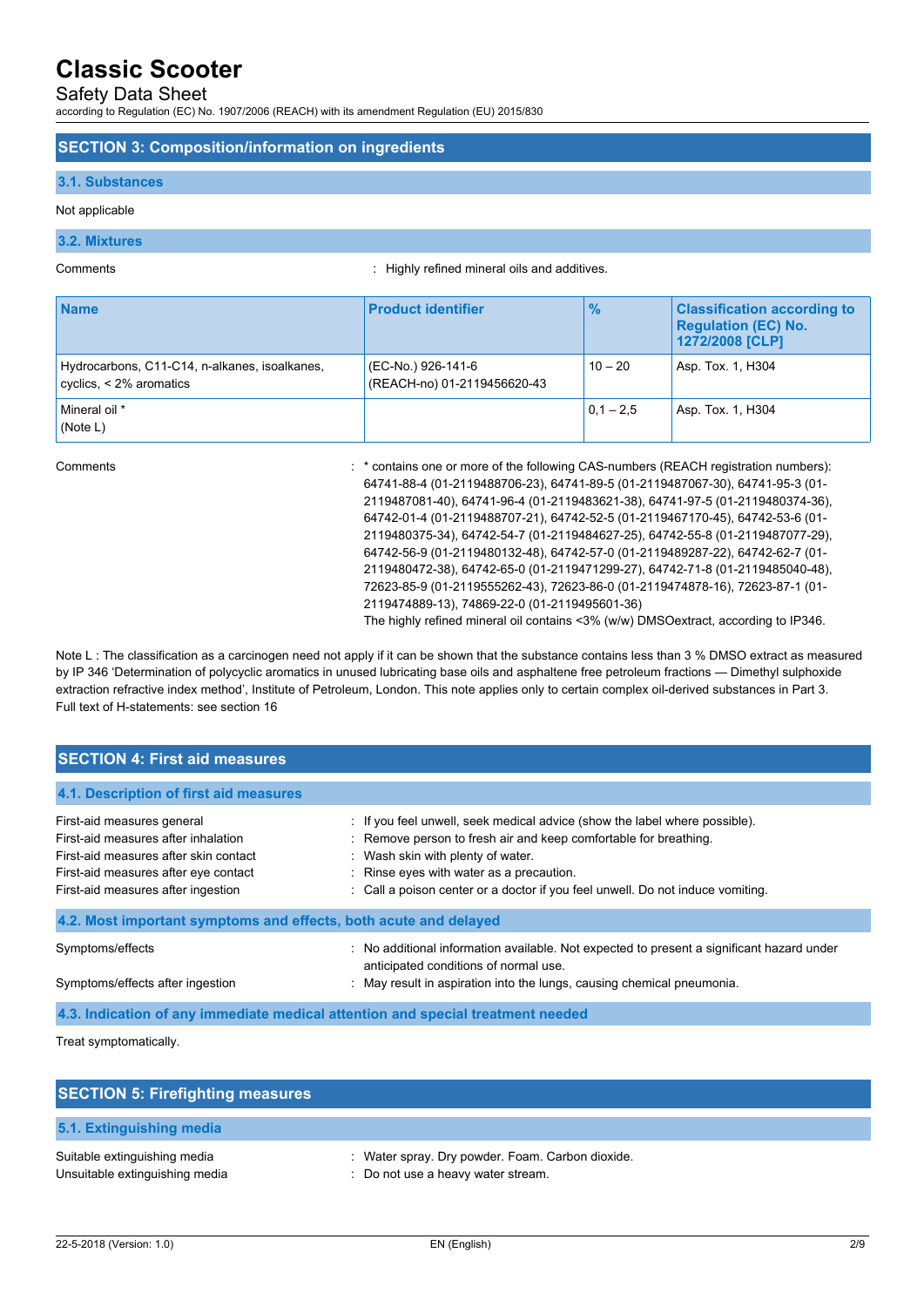## Safety Data Sheet

according to Regulation (EC) No. 1907/2006 (REACH) with its amendment Regulation (EU) 2015/830

| 5.2. Special hazards arising from the substance or mixture      |                                                                                                                                                            |
|-----------------------------------------------------------------|------------------------------------------------------------------------------------------------------------------------------------------------------------|
| Fire hazard<br>Hazardous decomposition products in case of fire | : Combustible liquid.<br>: Toxic fumes may be released. Incomplete combustion releases dangerous carbon<br>monoxide, carbon dioxide and other toxic gases. |
| <b>5.3. Advice for firefighters</b>                             |                                                                                                                                                            |
| Protection during firefighting                                  | : Do not attempt to take action without suitable protective equipment. Self-contained<br>breathing apparatus. Complete protective clothing.                |

| <b>SECTION 6: Accidental release measures</b>                            |                                                                                                                                                              |  |  |
|--------------------------------------------------------------------------|--------------------------------------------------------------------------------------------------------------------------------------------------------------|--|--|
| 6.1. Personal precautions, protective equipment and emergency procedures |                                                                                                                                                              |  |  |
| 6.1.1. For non-emergency personnel                                       |                                                                                                                                                              |  |  |
| Emergency procedures                                                     | : Ventilate spillage area.                                                                                                                                   |  |  |
| 6.1.2. For emergency responders                                          |                                                                                                                                                              |  |  |
| Protective equipment                                                     | Do not attempt to take action without suitable protective equipment. For further information<br>refer to section 8: "Exposure controls/personal protection". |  |  |
| <b>6.2. Environmental precautions</b>                                    |                                                                                                                                                              |  |  |
| Avoid release to the environment.                                        |                                                                                                                                                              |  |  |
| 6.3. Methods and material for containment and cleaning up                |                                                                                                                                                              |  |  |
| Methods for cleaning up<br>Other information                             | Take up liquid spill into absorbent material.<br>Dispose of materials or solid residues at an authorized site.                                               |  |  |
| 6.4. Reference to other sections                                         |                                                                                                                                                              |  |  |

For further information refer to section 13.

| <b>SECTION 7: Handling and storage</b>                                                                                                                                                                   |  |  |  |
|----------------------------------------------------------------------------------------------------------------------------------------------------------------------------------------------------------|--|--|--|
|                                                                                                                                                                                                          |  |  |  |
| : Provide good ventilation in process area to prevent formation of vapour.<br>: Wash hands and other exposed areas with mild soap and water before eating, drinking or<br>smoking and when leaving work. |  |  |  |
| 7.2. Conditions for safe storage, including any incompatibilities                                                                                                                                        |  |  |  |
| : Keep container closed when not in use. Keep in a cool, well-ventilated place away from<br>heat.                                                                                                        |  |  |  |
| : $0 - 40$ °C                                                                                                                                                                                            |  |  |  |
|                                                                                                                                                                                                          |  |  |  |
|                                                                                                                                                                                                          |  |  |  |

No additional information available

| <b>SECTION 8: Exposure controls/personal protection</b>                                                                                                    |                                                       |  |
|------------------------------------------------------------------------------------------------------------------------------------------------------------|-------------------------------------------------------|--|
| <b>8.1. Control parameters</b>                                                                                                                             |                                                       |  |
| <b>Classic Scooter</b><br><b>EU - Occupational Exposure Limits</b>                                                                                         |                                                       |  |
| Exposure limits/standards for materials that can be<br>formed when handling this product. When<br>mists/aerosols can occur the following is<br>recommended | 5 mg/m <sup>3</sup> - ACGIH TLV (inhalable fraction). |  |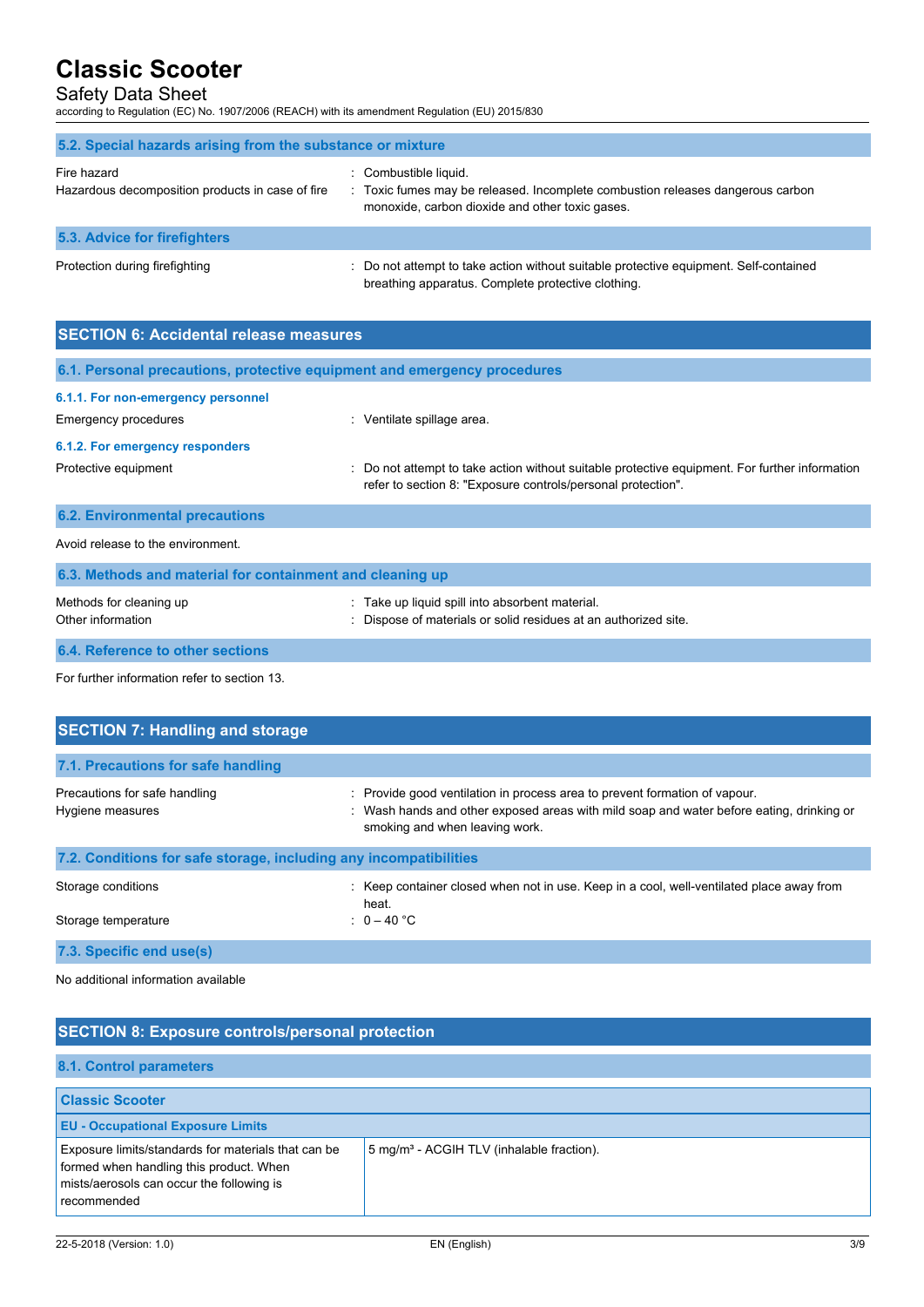# Safety Data Sheet

according to Regulation (EC) No. 1907/2006 (REACH) with its amendment Regulation (EU) 2015/830

#### **8.2. Exposure controls**

#### **Appropriate engineering controls:**

Ensure good ventilation of the work station.

# **Materials for protective clothing:** Wear suitable protective clothing

| <b>Hand protection:</b>  |                      |                        |                |             |                   |
|--------------------------|----------------------|------------------------|----------------|-------------|-------------------|
| <b>Protective gloves</b> |                      |                        |                |             |                   |
| Type                     | Material             | Permeation             | Thickness (mm) | Penetration | <b>Standard</b>   |
| Reusable gloves          | Nitrile rubber (NBR) | $6$ ( $>$ 480 minutes) | $\ge 0.35$     |             | <b>EN ISO 374</b> |

| <b>Eye protection:</b> |                |                        |                 |
|------------------------|----------------|------------------------|-----------------|
| Safety glasses         |                |                        |                 |
| Type                   | Use            | <b>Characteristics</b> | <b>Standard</b> |
| Safety glasses         | <b>Droplet</b> | clear                  | EN 166          |

# **Skin and body protection:** Wear suitable protective clothing

#### **Respiratory protection:**

In case of insufficient ventilation, wear suitable respiratory equipment

#### **Personal protective equipment symbol(s):**



#### **Environmental exposure controls:** Avoid release to the environment.

## **SECTION 9: Physical and chemical properties**

# **9.1. Information on basic physical and chemical properties**

| : Liguid                                      |
|-----------------------------------------------|
| : red.                                        |
| : characteristic.                             |
| : No data available                           |
| : No data available                           |
| : No data available                           |
| $:$ Not applicable                            |
| $\therefore$ -24 °C - ASTM D5950 (pour point) |
| : No data available                           |
| : $100 °C$ - ASTM D93 (PM)                    |
| : No data available                           |
| : No data available                           |
| $:$ Not applicable                            |
| : No data available                           |
| : No data available                           |
| : No data available                           |
|                                               |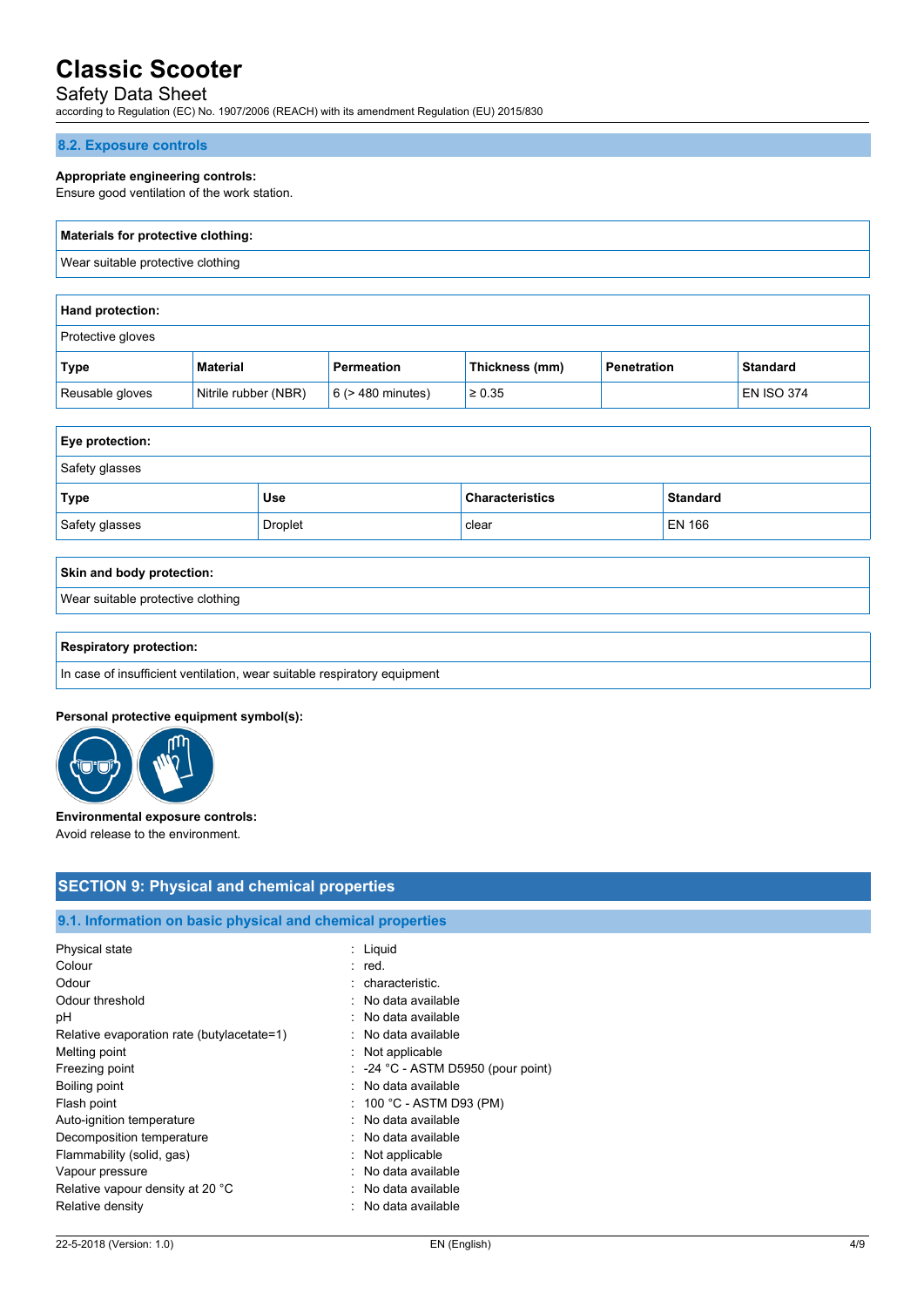# Safety Data Sheet

according to Regulation (EC) No. 1907/2006 (REACH) with its amendment Regulation (EU) 2015/830

| Density                                         | : $0,864$ kg/l (15 °C) - ASTM D4052                |
|-------------------------------------------------|----------------------------------------------------|
| Solubility                                      | : Water: Practically not miscible.                 |
| Partition coefficient n-octanol/water (Log Pow) | : No data available                                |
| Viscosity, kinematic                            | : 64.6 mm <sup>2</sup> /s (40 °C) - ASTM D7279     |
| Viscosity, dynamic                              | : No data available                                |
| Explosive properties                            | : Presents no particular fire or explosion hazard. |
| Oxidising properties                            | : No data available                                |
| <b>Explosive limits</b>                         | : No data available                                |
| 9.2. Other information                          |                                                    |

VOC content : 0 %

# **SECTION 10: Stability and reactivity**

#### **10.1. Reactivity**

The product is non-reactive under normal conditions of use, storage and transport.

**10.2. Chemical stability**

Stable under normal conditions.

**10.3. Possibility of hazardous reactions**

No dangerous reactions known under normal conditions of use. Reacts violently with (strong) oxidizers.

**10.4. Conditions to avoid**

None under recommended storage and handling conditions (see section 7).

**10.5. Incompatible materials**

No additional information available

**10.6. Hazardous decomposition products**

No decomposition if stored normally.

# **SECTION 11: Toxicological information**

## **11.1. Information on toxicological effects**

| Acute toxicity (oral)       | : Not classified |
|-----------------------------|------------------|
| Acute toxicity (dermal)     | : Not classified |
| Acute toxicity (inhalation) | : Not classified |

| Hydrocarbons, C11-C14, n-alkanes, isoalkanes, cyclics, < 2% aromatics |                                                           |  |  |
|-----------------------------------------------------------------------|-----------------------------------------------------------|--|--|
| LD50 oral rat                                                         | 5000 mg/kg bodyweight (OECD 401 method)                   |  |  |
| LD50 dermal rabbit                                                    | > 5000 mg/kg bodyweight 24h - (OECD 402 method)           |  |  |
| LC50 inhalation rat (mg/l)                                            | $>$ 5000 mg/m <sup>3</sup> 8h - vapours (OECD 403 method) |  |  |

| Mineral oil *                             |                  |
|-------------------------------------------|------------------|
| LD50 oral rat                             | > 5000 mg/kg     |
| LD50 dermal rabbit                        | > 5000 mg/kg     |
| LC50 inhalation rat (Dust/Mist - mg/l/4h) | $> 5$ mg/l/4h    |
| Skin corrosion/irritation                 | : Not classified |
| Serious eye damage/irritation             | : Not classified |
| Respiratory or skin sensitisation         | : Not classified |
| Germ cell mutagenicity                    | : Not classified |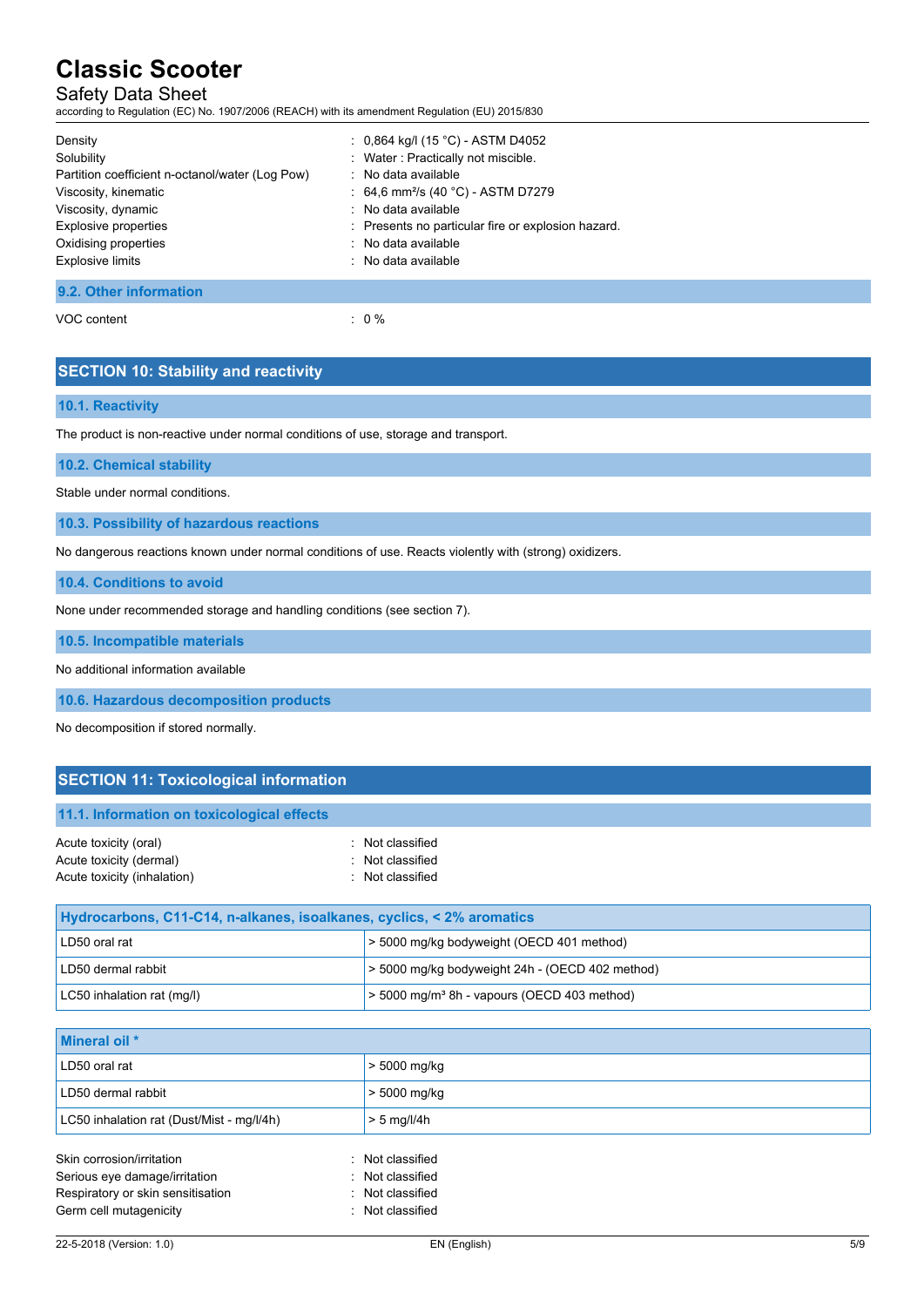# Safety Data Sheet

according to Regulation (EC) No. 1907/2006 (REACH) with its amendment Regulation (EU) 2015/830

| Carcinogenicity        | : Not classified                             |
|------------------------|----------------------------------------------|
| Reproductive toxicity  | : Not classified                             |
| STOT-single exposure   | : Not classified                             |
| STOT-repeated exposure | : Not classified                             |
| Aspiration hazard      | : Not classified                             |
| <b>Classic Scooter</b> |                                              |
| Viscosity, kinematic   | 64,6 mm <sup>2</sup> /s (40 °C) - ASTM D7279 |

| <b>SECTION 12: Ecological information</b>                    |                                                                                                                            |
|--------------------------------------------------------------|----------------------------------------------------------------------------------------------------------------------------|
| 12.1. Toxicity                                               |                                                                                                                            |
| Ecology - general                                            | : The product is not considered harmful to aquatic organisms nor to cause long-term adverse<br>effects in the environment. |
| Hazardous to the aquatic environment, short-term<br>(acute)  | : Not classified                                                                                                           |
| Hazardous to the aquatic environment, long-term<br>(chronic) | : Not classified                                                                                                           |
|                                                              |                                                                                                                            |

| Hydrocarbons, C11-C14, n-alkanes, isoalkanes, cyclics, < 2% aromatics |                               |  |
|-----------------------------------------------------------------------|-------------------------------|--|
| $LC50$ fish<br>> 1000 mg/l (OECD 203 method)                          |                               |  |
| EC50 Daphnia                                                          | > 1000 mg/l (OECD 202 method) |  |
| $EC50$ 72h algae $(1)$                                                | > 1000 mg/l (OECD 201 method) |  |
| NOEC chronic crustacea                                                | 1,22 g/l (21d)                |  |
| NOEC chronic algae                                                    | 1000 mg/l (OECD 201 method)   |  |

| Mineral oil *      |                                              |
|--------------------|----------------------------------------------|
| LC50 fish          | $> 100$ mg/l                                 |
| EC50 Daphnia       | $> 10000$ mg/l                               |
| EC50 72h algae (1) | $> 100$ mg/l                                 |
| NOEC chronic algae | > 10 mg/l (Water flea (Daphnia magna), 21 d) |

## **12.2. Persistence and degradability**

| Hydrocarbons, C11-C14, n-alkanes, isoalkanes, cyclics, < 2% aromatics |                               |  |
|-----------------------------------------------------------------------|-------------------------------|--|
| Biodegradation                                                        | 69 % (28d) (OECD 301F method) |  |

# **12.3. Bioaccumulative potential**

No additional information available

**12.4. Mobility in soil** No additional information available

# **12.5. Results of PBT and vPvB assessment**

No additional information available

### **12.6. Other adverse effects**

No additional information available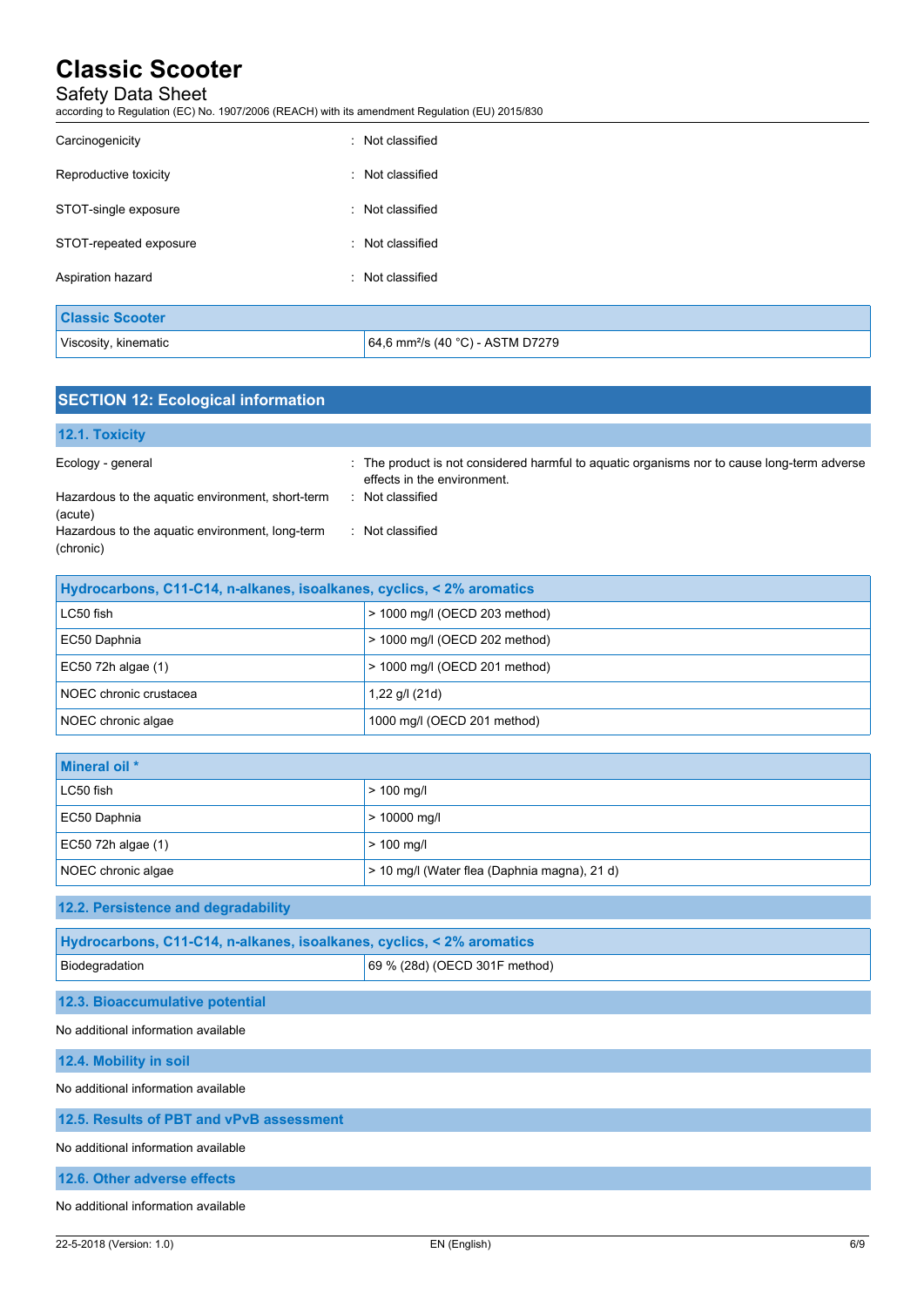# Safety Data Sheet

according to Regulation (EC) No. 1907/2006 (REACH) with its amendment Regulation (EU) 2015/830

| <b>SECTION 13: Disposal considerations</b> |                                                                                                                                                                                                                 |
|--------------------------------------------|-----------------------------------------------------------------------------------------------------------------------------------------------------------------------------------------------------------------|
| 13.1. Waste treatment methods              |                                                                                                                                                                                                                 |
| Waste treatment methods                    | : Do not allow into drains or water courses. Dispose of contents/container in accordance with<br>the expected that allowed a local contract and a set of the second contract of the set of the set of the set o |

licensed collector's sorting instructions. Product/Packaging disposal recommendations : Dispose in a safe manner in accordance with local/national regulations.

European List of Waste (LoW) code : 13 02 05\* - mineral-based non-chlorinated engine, gear and lubricating oils

# **SECTION 14: Transport information**

#### In accordance with ADR / RID / IMDG / IATA / ADN

| <b>ADR</b>                             | <b>IMDG</b>    | <b>IATA</b>    | <b>ADN</b>     | <b>RID</b>     |  |
|----------------------------------------|----------------|----------------|----------------|----------------|--|
| 14.1. UN number                        |                |                |                |                |  |
| Not applicable                         | Not applicable | Not applicable | Not applicable | Not applicable |  |
| 14.2. UN proper shipping name          |                |                |                |                |  |
| Not applicable                         | Not applicable | Not applicable | Not applicable | Not applicable |  |
| 14.3. Transport hazard class(es)       |                |                |                |                |  |
| Not applicable                         | Not applicable | Not applicable | Not applicable | Not applicable |  |
| 14.4. Packing group                    |                |                |                |                |  |
| Not applicable                         | Not applicable | Not applicable | Not applicable | Not applicable |  |
| 14.5. Environmental hazards            |                |                |                |                |  |
| Not applicable                         | Not applicable | Not applicable | Not applicable | Not applicable |  |
| No supplementary information available |                |                |                |                |  |

### **14.6. Special precautions for user**

**Overland transport** Not applicable **Transport by sea** Not applicable **Air transport** Not applicable **Inland waterway transport** Not applicable **Rail transport** Not applicable

**14.7. Transport in bulk according to Annex II of Marpol and the IBC Code**

Not applicable

# **SECTION 15: Regulatory information**

**15.1. Safety, health and environmental regulations/legislation specific for the substance or mixture**

### **15.1.1. EU-Regulations**

Reference code Applicable on

3(b) Mineral oil \*

# Contains no substance on the REACH candidate list

Contains no REACH Annex XIV substances

Contains no substance subject to Regulation (EU) No 649/2012 of the European Parliament and of the Council of 4 July 2012 concerning the export and import of hazardous chemicals.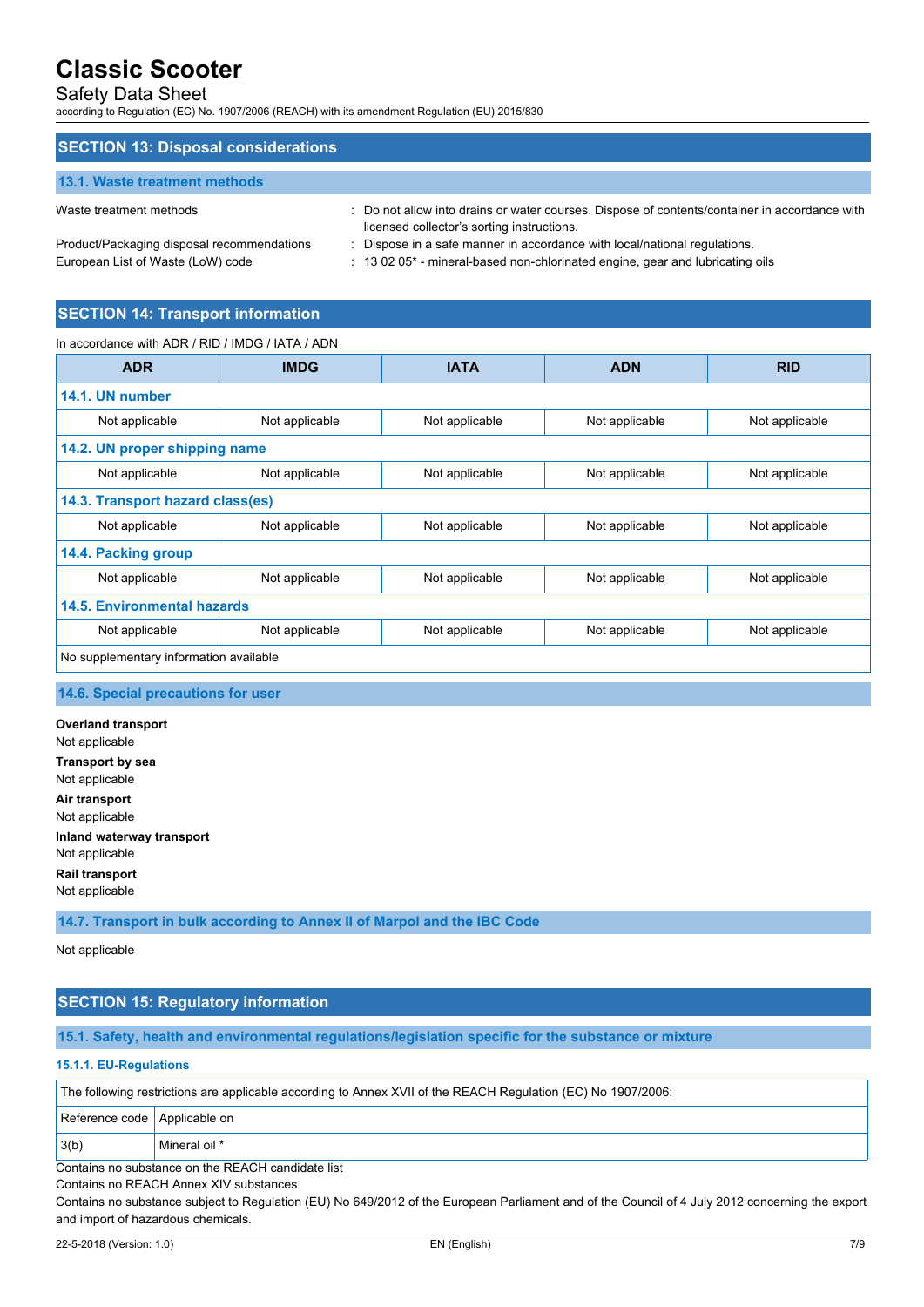# Safety Data Sheet

according to Regulation (EC) No. 1907/2006 (REACH) with its amendment Regulation (EU) 2015/830

Contains no substance subject to Regulation (EU) No 2019/1021 of the European Parliament and of the Council of 20 June 2019 on persistent organic pollutants

VOC content  $\qquad \qquad : \qquad 0 \%$ 

### **15.1.2. National regulations**

No additional information available

**15.2. Chemical safety assessment**

No chemical safety assessment has been carried out

# **SECTION 16: Other information**

| Abbreviations and acronyms: |                                                                                                   |
|-----------------------------|---------------------------------------------------------------------------------------------------|
| <b>ADN</b>                  | European Agreement concerning the International Carriage of Dangerous Goods by Inland Waterways   |
| <b>ADR</b>                  | European Agreement concerning the International Carriage of Dangerous Goods by Road               |
| <b>ATE</b>                  | <b>Acute Toxicity Estimate</b>                                                                    |
| <b>BCF</b>                  | <b>Bioconcentration factor</b>                                                                    |
| <b>CLP</b>                  | Classification Labelling Packaging Regulation; Regulation (EC) No 1272/2008                       |
| <b>DMEL</b>                 | Derived Minimal Effect level                                                                      |
| <b>DNEL</b>                 | Derived-No Effect Level                                                                           |
| <b>EC50</b>                 | Median effective concentration                                                                    |
| <b>IARC</b>                 | International Agency for Research on Cancer                                                       |
| <b>IATA</b>                 | International Air Transport Association                                                           |
| <b>IMDG</b>                 | International Maritime Dangerous Goods                                                            |
| <b>LC50</b>                 | Median lethal concentration                                                                       |
| LD50                        | Median lethal dose                                                                                |
| <b>LOAEL</b>                | Lowest Observed Adverse Effect Level                                                              |
| <b>NOAEC</b>                | No-Observed Adverse Effect Concentration                                                          |
| <b>NOAEL</b>                | No-Observed Adverse Effect Level                                                                  |
| <b>NOEC</b>                 | No-Observed Effect Concentration                                                                  |
| <b>OECD</b>                 | Organisation for Economic Co-operation and Development                                            |
| PBT                         | Persistent Bioaccumulative Toxic                                                                  |
| PNEC                        | <b>Predicted No-Effect Concentration</b>                                                          |
| <b>REACH</b>                | Registration, Evaluation, Authorisation and Restriction of Chemicals Regulation (EC) No 1907/2006 |
| <b>RID</b>                  | Regulations concerning the International Carriage of Dangerous Goods by Rail                      |
| vPvB                        | Very Persistent and Very Bioaccumulative                                                          |

| <b>Full text of H- and EUH-statements:</b> |                                               |
|--------------------------------------------|-----------------------------------------------|
| $ $ Asp. Tox. 1                            | Aspiration hazard, Category 1                 |
| EUH066                                     |                                               |
| H304                                       | May be fatal if swallowed and enters airways. |
| EUH <sub>210</sub>                         | Safety data sheet available on request.       |

SDS EU (REACH Annex II)